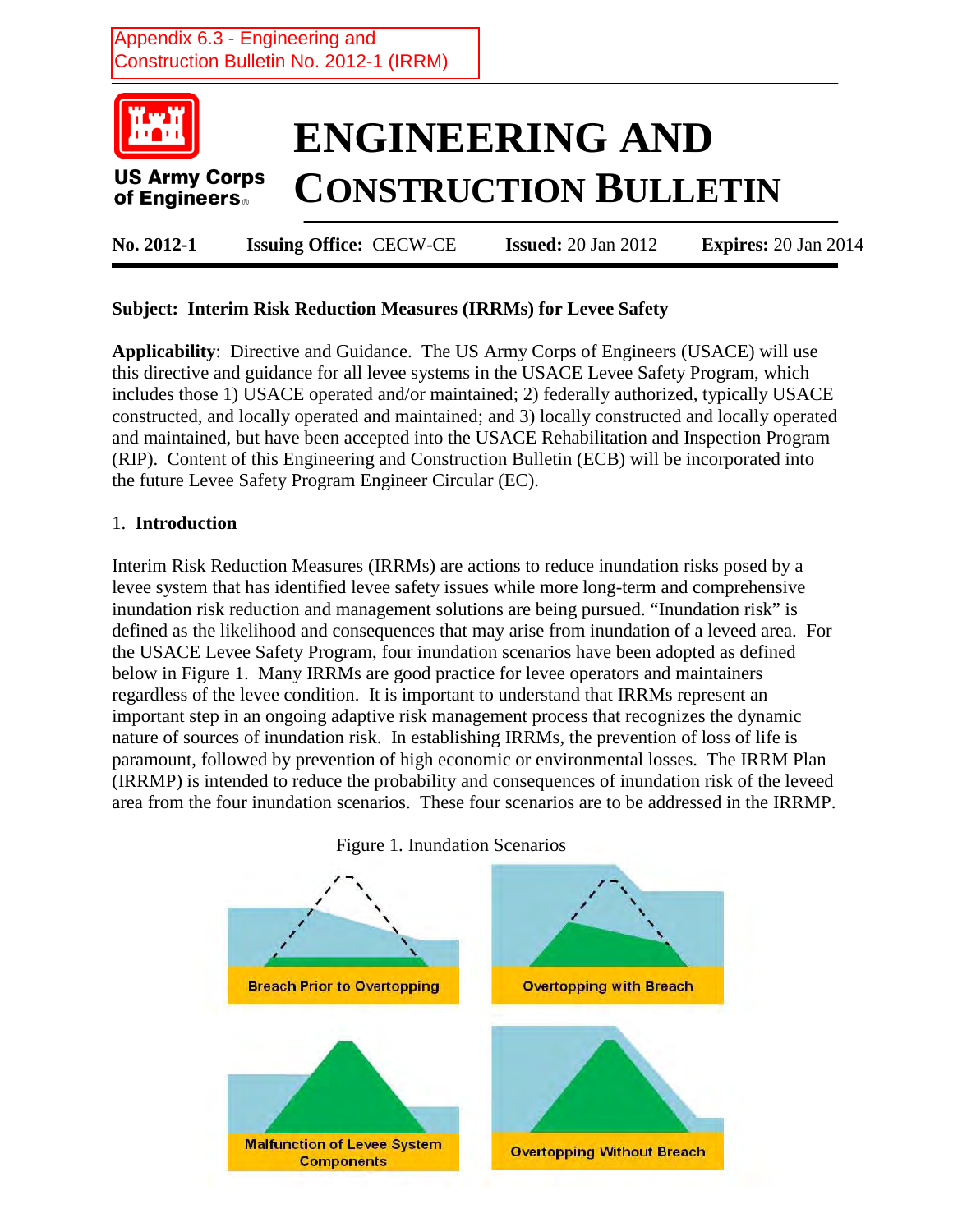### **ECB No.** 2012-1 **Subject:** Interim Risk Reduction Measures (IRRMs) for Levee Safety

### 2. **When to Develop and Implement an Interim Risk Reduction Measures Plan (IRRMP)**

The development and implementation of the IRRMP is "triggered" for levee systems that have the potential for loss of life and/or high economic or environmental consequences. This can be caused by different natural events or specific levee safety activities that indicate a need for additional risk reduction measures beyond ordinary operations and maintenance. Those triggers include, but are not limited to, the following:

- a. Routine, Periodic or Special Inspections that indicate operation, maintenance and/or performance concerns.
- b. Flood events, emergencies or incidents revealing performance issues with levees (e.g. seepage, instability, erosion, etc. that could threaten levee integrity).
- c. Risk assessments, such as Levee Screenings or other types, which indicate safety issues (i.e. Levee Safety Action Classification (LSAC) I, II or III).
- d. Deviations to an approved water control plan to reduce potential consequences.
- e. System-wide Improvement Framework (SWIF) request by a levee sponsor. Reference Memorandum CECW-HS, "Policy for Development and Implementation of System-Wide Improvement Frameworks (SWIFs)" dated 29 Nov 2011.
- f. I-wall evaluations that did not pass the Phase II criteria. Reference "Phase II Interim Guidance for Evaluating Existing I-Walls" dated 25 Oct 2006.

### 3. **Interim Risk Reduction Measures Plan (IRRMP) Content**

The general content of the IRRMP should include the following:

- a. Overall levee system description and purpose. Include the National Levee Database (NLD) identification number.
- b. Overview of identified potential failure modes associated with the four inundation scenarios in Figure 1.
- c. General consequences associated with each identified potential failure mode as associated with the four inundation scenarios.
- d. Structural and nonstructural IRRM alternatives, examples are in Paragraphs 5 and 6, considered to reduce the probability of inundation or consequences in the leveed areas associated with the four inundation scenarios.
- e. General discussion of potential consequences and impacts on project purpose, environmental considerations, and economics associated with the IRRMs, both positive and negative.
- f. Recommended IRRMs and risk informed justification for each recommended IRRM.
- g. Schedules and costs associated with implementation of IRRM recommendations.
- h. Schedule and costs associated with a more detailed risk assessment, if needed, to better evaluate IRRMs.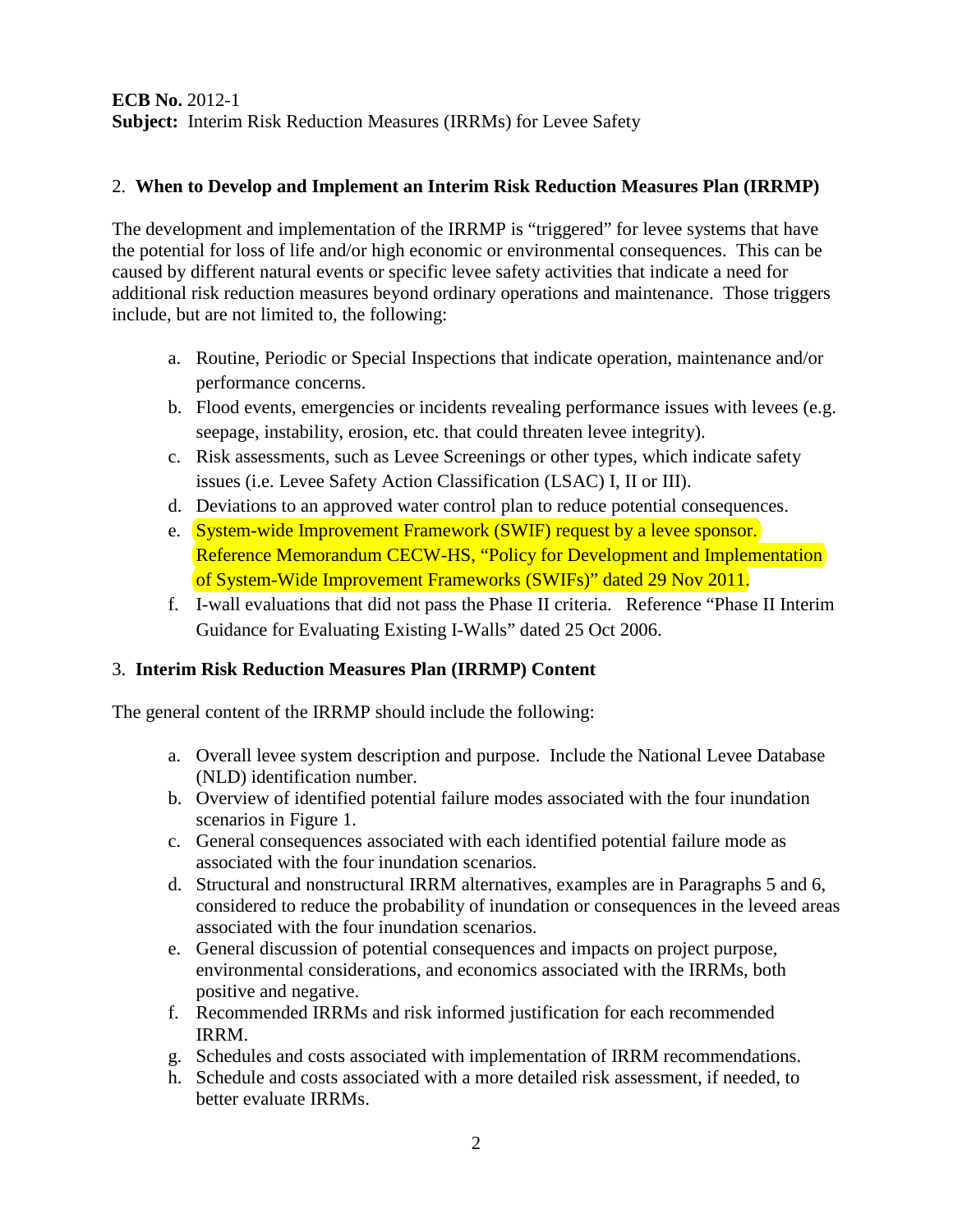### **ECB No.** 2012-1 **Subject:** Interim Risk Reduction Measures (IRRMs) for Levee Safety

i. Communication plan (internal and external). The plan shall specifically address communication with all responsible, affected, and interested stakeholders, including the public.

### 4. **Formulation and Prioritization Factors for Interim Risk Reduction Measures (IRRMs)**

Life safety must always be given a higher priority over all other project purposes and benefits. In formulating and prioritizing IRRMs, it must be kept in mind that each levee system has its own unique attributes that have to be addressed on a case by case basis using expert judgment. The following questions should be considered when determining appropriate IRRMs:

- a. How will the probability of inundation of the leveed area and the associated consequences be reduced using structural and nonstructural measures?
- b. Is it ensured that implementation of the IRRM will not increase the life safety risks at any time?
- c. Have the IRRMs been assessed for potential adverse impacts to the levee system, including the areas upstream and downstream of the levee system?
- d. Does the IRRM increase the level of confidence that any changes associated with the levee safety issue (failure mode) will be promptly detected?
- e. Does the IRRM increase the confidence that emergency management agencies will be notified promptly when a levee safety issue is detected?
- f. Does the IRRM increase the warning time and effectiveness of evacuation of the population at risk?
- g. Does the IRRM reduce the probability of the initiating load (for example, if adjusting an upstream reservoir water control plan - discuss the consequences of changing the reservoir water control plan)?
- h. Does the IRRM preserve the public trust and address stakeholder issues?
- i. Is the degree of confidence or uncertainty in understanding the scope of the problem and effectiveness of the interim solution improved?
- j. Can the IRRM be incorporated into permanent solutions?
- k. Are there impacts to the authorized project purposes or other project benefits?
- l. Do the recommended IRRMs maximize cost effectiveness?
- m. Has the recommended IRRMs considered any social disruption and environmental impacts?

### 5. **Examples of Nonstructural Interim Risk Reduction Measures (IRRMs)**

a. Develop or update a levee system-specific Flood Warning and Emergency Evacuation Plan (FWEEP) that reflects system-specific risks and includes emergency exercises that are appropriate for the risk involved. A coordinated FWEEP addresses who, what, when and how the flood warning and emergency response will be executed. The FWEEP should include an explanation of flood warning procedures, emergency notification, evacuation routes, trigger elevations, monitoring, detection and flood fighting. The FWEEP should also include inundation mapping that illustrate consequences of potential failure mode(s). The FWEEP should describe the actions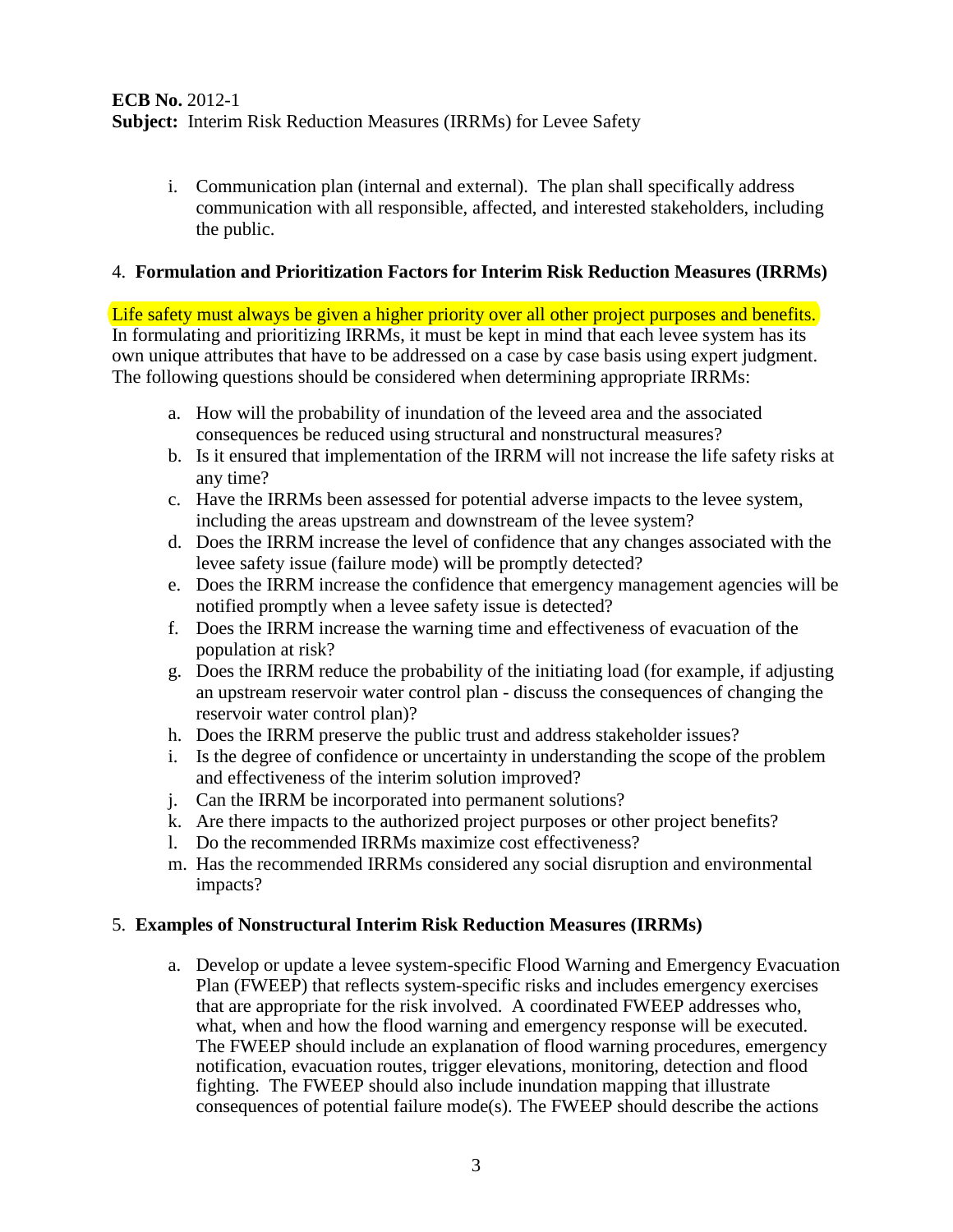by the entity responsible for levee system operations and maintenance in the event of a flood or hurricane, earthquake or natural disaster type emergency. The FWEEP document should be complementary to the Federal Emergency Management Agency (FEMA) All Hazards Mitigation Plan requirement and the Comprehensive Preparedness Guide 101. See also the US Army Corps of Engineers; "General Guidelines for Comprehensive Flood Warning/Preparedness Studies" dated October 1988.

- b. Develop specific response plans with specific "trigger" conditions to activate plans. For example, use stream gages, instrumentation and monitor visual indicators as "trigger points" or threshold limits to initiate more urgent or emergency response. This includes contingency plans or "what's next type planning" if initial actions prove ineffective.
- c. Conduct appropriate emergency exercises that plan for a range of failure scenarios (including the combined effects of multiple failure modes and different timing of detection). Train existing and/or additional personnel for prompt and effective emergency response. Exercises should include setting closures on a routine basis.
- d. Pre-position emergency supply contracts or stockpile emergency materials, such as, rock, sand, sand bags, emergency bulkheads, or other operating equipment or supplies.
- e. Consider temporary deviations to upstream reservoirs water control plan within existing authorities and policies to reduce the potential impact of known levee deficiencies.
- f. Improve and/or increase inspection and monitoring pre-flood event, during and after the flood event to detect evidence of worsening conditions. Map and document levee system performance. For example, identify seepage areas and the related water level when the seepage started. Use this information to guide repairs and pre-flood preparation for future events.
- g. Conduct appropriate engineering investigations and analysis to confirm potential failure modes.
- h. Adapt local National Levee Database processes to accommodate use during emergency response.
- i. Collaborate with federal, state and local agencies, including the National Weather Service, FEMA, and state and local Emergency Management Agencies (EMAs). More specifically, ensure collaboration with state Hazard Mitigation Officers and state National Flood Insurance Program (NFIP) coordinators. Work with existing interagency teams when available.
- j. Work with the local communities to promote flood mitigation and emergency response. Inform them of opportunities and resources available to complete activities that reduce risk and provide reduction in NFIP premiums through FEMA's Community Rating System and other programs [\(www.fema.gov\)](http://www.fema.gov/).
- k. Create and implement a communication plan to actively advise people about the levee condition and potential inundation risk, flood insurance availability and FWEEP measures. Ensure information about flood insurance, flood risk, floodplain management, and evacuation is readily available, for example, through direct mailings, community events, community websites and social media, local television and print media, and at the local library.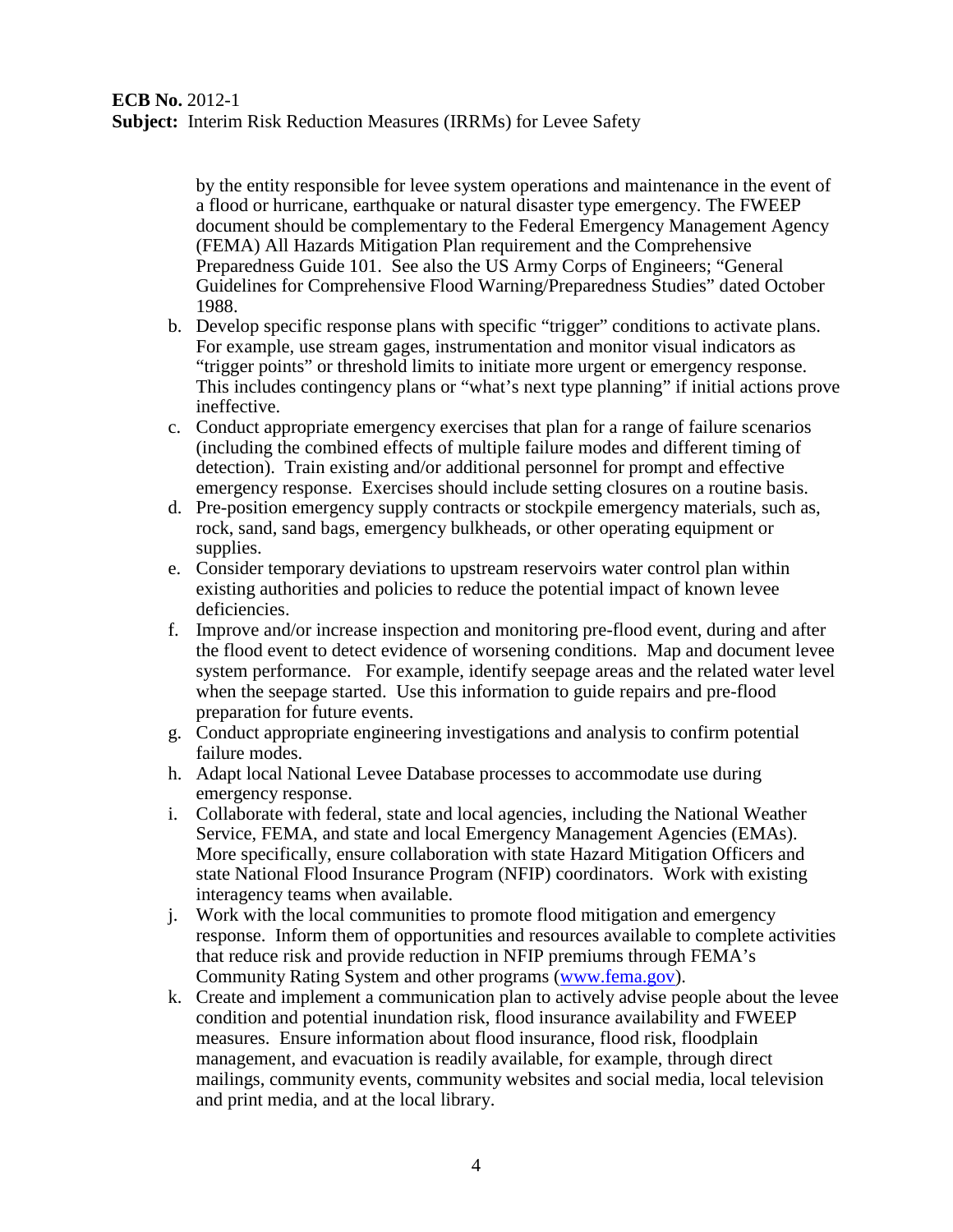- l. Enact and enforce regulations that exceed FEMA's NFIP minimum standards.
- m. Prepare, adopt, implement, evaluate, and update a comprehensive floodplain management plan, which may include zoning. Acquire, relocate, or retrofit existing buildings and maintain drainage ways and retention basins.
- n. Reinforce landward critical facilities (e.g., medical and emergency services).
- o. Additional information on nonstructural alternatives can be found on the USACE National Nonstructural Floodproofing Committee (NFPC) website. Link is as follows: [http://www.nwo.usace.army.mil/nfpc/.](http://www.nwo.usace.army.mil/nfpc/)

## 6. **Examples of Structural Interim Risk Reduction Measures (IRRMs)**

- a. Isolate problem area (for example construct sub-levee around failed gravity drain(s) or other levee feature to reduce head differential).
- b. Construct or improve seepage control measures to retard seepage and reduce uplift, such as toe drains, relief wells, riverside or landside seepage control blankets, or shallow cutoff trenches.
- c. Implement a target grout program specifically for suspected problem area(s) to slow seepage.
- d. Increase resilience to overtopping.
- e. Increase erosion protection at waterside toe where necessary.
- f. Lower levees along the downstream perimeter until the levee can safely withstand design water levels (this may result in more frequent interior flooding).
- g. Construct landside stability-berm to strengthen weak areas.
- h. Evaluate internal drainage features, such as ponding areas, and consider alternatives such as additional pumps, to address potential issues.

Note: Structural measures may require Section 408 approval processes to be followed for federally authorized-locally operated and maintained levee systems.

# 7. **USACE Operated and/or Maintained Levee Systems**

USACE Districts that operate and/or maintain levee systems that require IRRMs shall develop the levee system specific IRRMP. The District is to implement the IRRMs for all high consequences levee systems as aggressively as possible and preferably prior to the next flood season. District IRRMPs shall be approved by the District Levee Safety Officer (LSO) and copied furnished the Major Subordinate Command (MSC) LSO. Changes to the IRRMP shall be formally approved by the District LSO and furnished to the MSC LSO. Within 90 days of approval of the IRRMP, the District shall develop and implement a communication plan that is coordinated through the appropriate public affairs offices at the MSC and HQUSACE as needed. Funding for IRRMPs preparation and implementation of IRRMs for USACE operated and/or maintained levees will be from the general Operations and Maintenance account or project specific appropriations, if applicable.